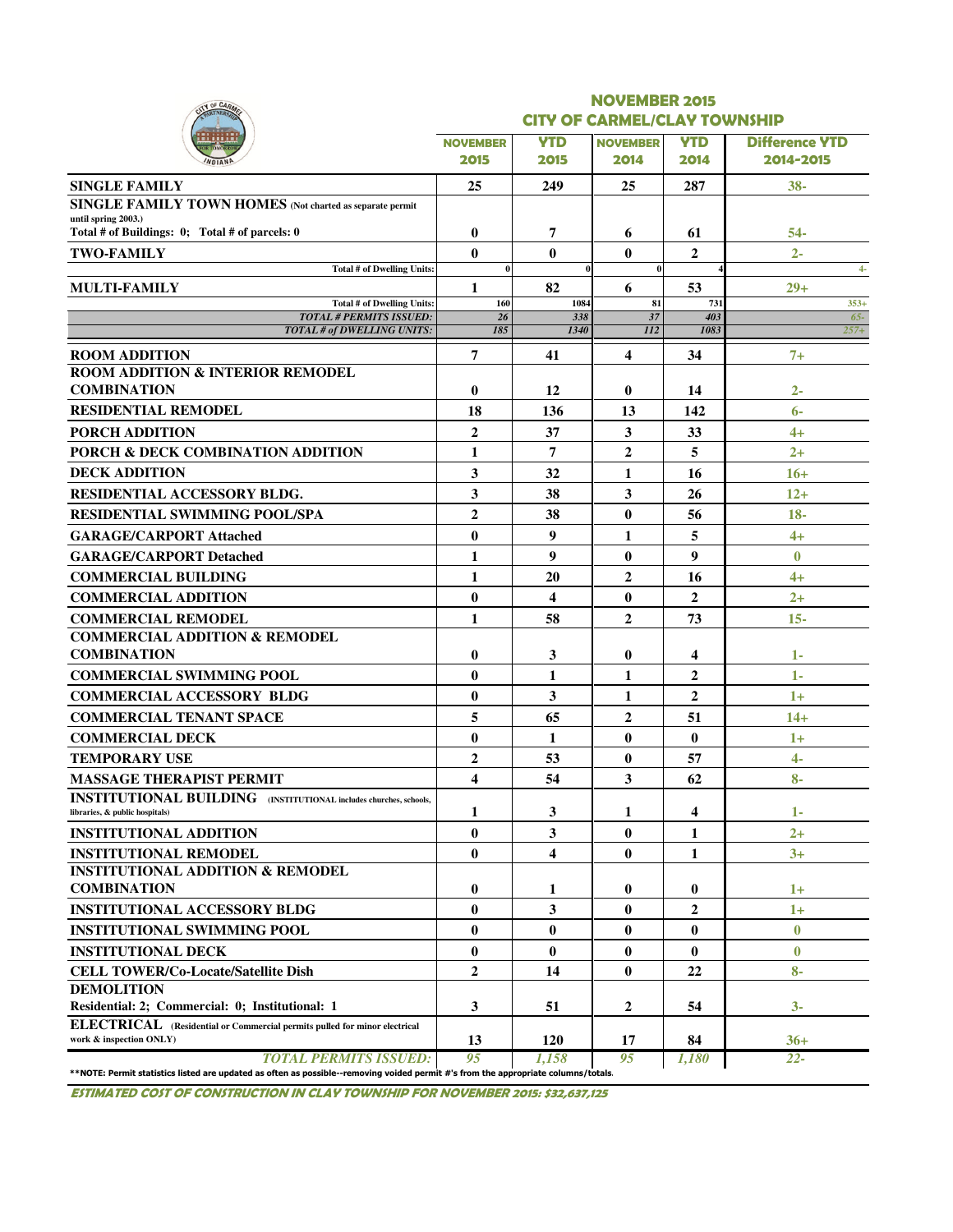### D.O.C.S. BUILDING & SIGN ACTIVITY NOVEMBER 2015

COMMERCIAL, INSTITUTIONAL, & MULTI-FAMILY - NEW STRUCTURES, ACCESSORY BUILDINGS, ADDITIONS, TENANT FINISHES, REMODELS, POOLS, DECKS (Institutional includes churches, schools & libraries)

|  |  |  | <b>Type of Construction</b> |  |
|--|--|--|-----------------------------|--|
|  |  |  |                             |  |

**Total Permits Issued** 

#### PERMITS ISSUED

| <b>COMMERCIAL NEW STRUCTURE</b><br>• Butler Maserati, 4180 E. 96 <sup>th</sup> St.                                                                                                                                                                                                                                                                                             |
|--------------------------------------------------------------------------------------------------------------------------------------------------------------------------------------------------------------------------------------------------------------------------------------------------------------------------------------------------------------------------------|
| <b>INSTITUTIONAL NEW STRUCTURE.</b><br>• Carmel Fire Department Maintenance & Training Facility, 5225 E. 106th St.                                                                                                                                                                                                                                                             |
| <b>COMMERCIAL TENANT FINISH / REMODEL:.</b><br>• Godby Hearth & Home, 200 S. Range Line Rd. #113<br>• Corvel Corporation, 550 Congressional Blvd. 3 <sup>rd</sup> Floor<br>• Assembly Biosciences, 11711 N. Meridian St. #310<br>• Guggenheim, 301 Pennsylvania Parkway, 3 <sup>rd</sup> Floor<br>• Wild Eggs, 1438 W. Main St.<br>• Middlestar, 12650 Hamilton Crossing Blvd. |
| RESIDENTIAL MULTI-FAMILY:<br>• Edward Rose Senior Living (160 units), 1285 Fairfax Manor Dr.                                                                                                                                                                                                                                                                                   |

#### COMMERCIAL CERTIFICATES OF OCCUPANCY ISSUED

| · Dairy Queen, 9802 Michigan Rd. |  |
|----------------------------------|--|

#### COMMERCIAL TENANT FINISH / REMODEL:.…..….…………………………………..……………………………….…….6

- $\bullet$  Aces, 4140 W. 99th St.
- Cyclebar, 12697 Pennsylvania Pkwy #120
- Tiek Dental Studio, 14390 Clay Terrace Blvd. #249
- La Vie Nail Salon, 14580 River Rd. #180
- Walker Information, 301 Pennsylvania Pkwy, 3<sup>rd</sup> Floor
- Inner You, 14390 Clay Terrace Blvd. #160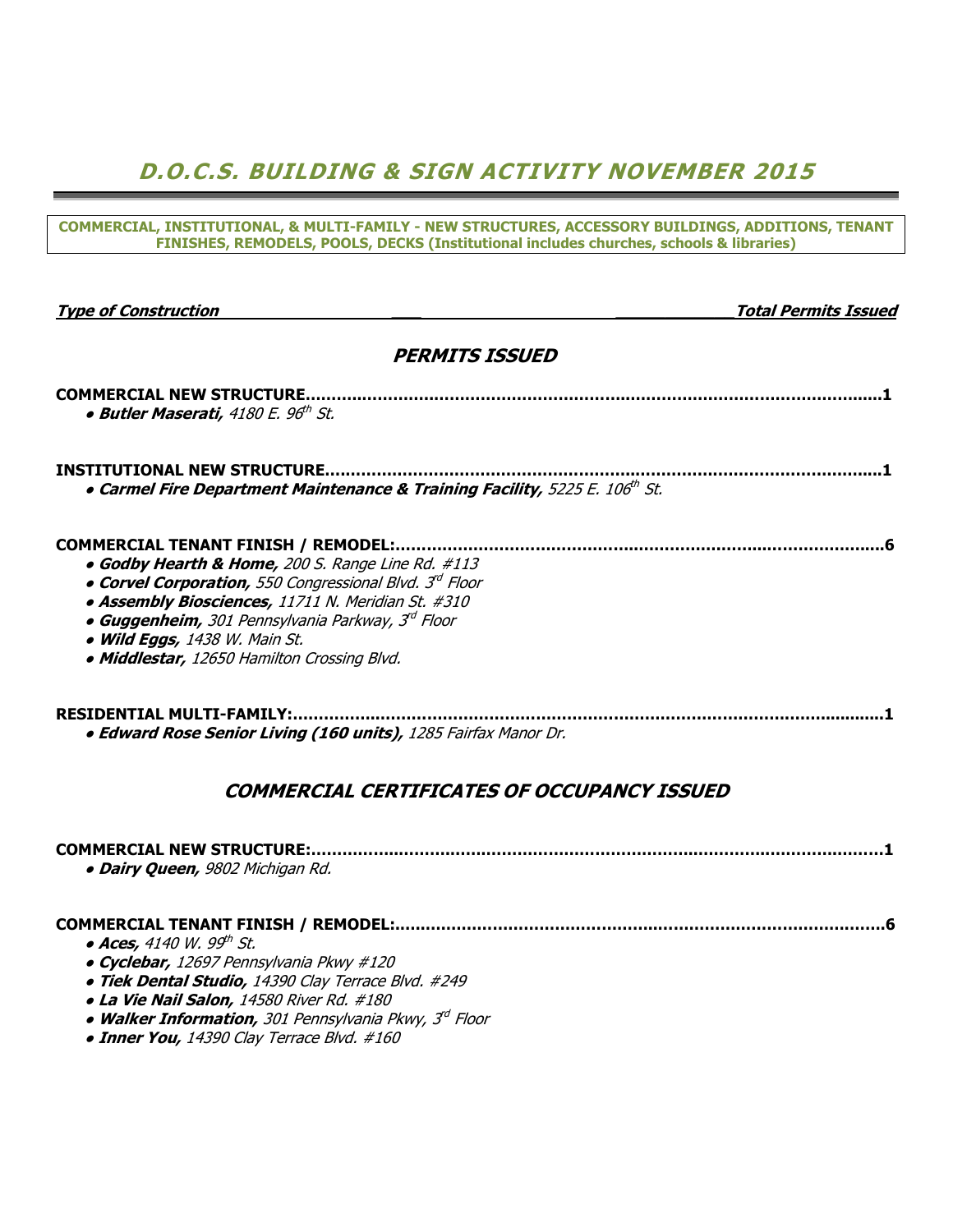## D.O.C.S. BUILDING & SIGN ACTIVITY NOVEMBER 2015

|                                                                                                                                                                                                                                                                                        | <b>NOV 2015</b> | <b>NOV 2014</b> |
|----------------------------------------------------------------------------------------------------------------------------------------------------------------------------------------------------------------------------------------------------------------------------------------|-----------------|-----------------|
| <b>TOTAL PERMITS ISSUED:</b> (EXCLUDING Water, Sewer, and Sign Permits)                                                                                                                                                                                                                | 95              | 94              |
| <b>TOTAL WATER &amp; SEWER PERMITS:</b>                                                                                                                                                                                                                                                | 24              | 37              |
| <b>TOTAL SIGN PERMITS:</b> (May not include signs approved for/with the issuance/guidelines of a Temporary Use permit)                                                                                                                                                                 | 24              | 12              |
| <b>BUILDING INSPECTIONS PERFORMED:</b>                                                                                                                                                                                                                                                 | 465             | 430             |
| (The # includes inspections by Urban Forestry; but does not include Carmel Fire Dept. or Code Enforcement inspections)<br><b>BUILDING PLAN REVIEWS:</b><br>(As of Feb. 2008: This # includes inspections plan reviews completed by the Building & Code staff for various permit types) | 78              | 75              |
| <b>PUBLIC REQUEST FOR INFORMATION (RFI):</b>                                                                                                                                                                                                                                           | 32              | 12              |

### D.O.C.S. NEWS AND NOTES NOVEMBER 2015

- Urban Forester Daren Mindham attended the Partners in Community Forestry Conference in Denver, Colorado on November 17-20
- David Littlejohn attended an INDOT meeting at the Indiana Government Center on November 17-18
- Mike Hollibaugh and Adrienne Keeling attended the HAND Neighborhoods Conference on November 10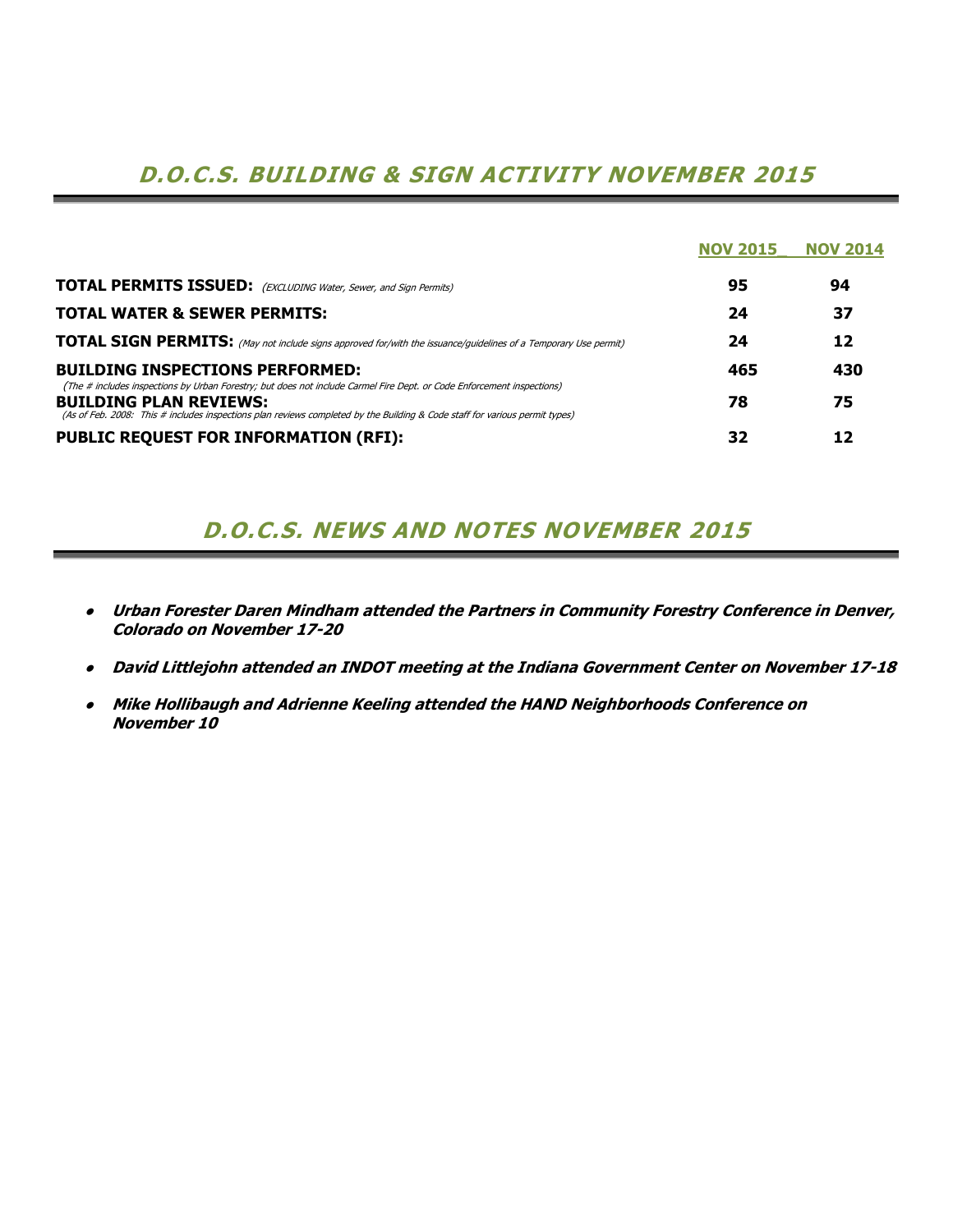### D.O.C.S. CODE ENFORCEMENT ACTIVITY NOVEMBER 2015

| <b>CODE ENFORCEMENT TASK REPORT SUMMARY FOR NOVEMBER 2015</b> |               |                              |               |  |  |  |  |  |  |  |  |  |
|---------------------------------------------------------------|---------------|------------------------------|---------------|--|--|--|--|--|--|--|--|--|
| <b>COMPLAINTS RECEIVED</b>                                    | <b>TOTAL:</b> | <b>INSPECTION STATISTICS</b> | <b>TOTAL:</b> |  |  |  |  |  |  |  |  |  |
| <b>FMAIL</b>                                                  |               | <b>NEW CASES</b>             | 18            |  |  |  |  |  |  |  |  |  |
| "MY CARMEL" APP                                               |               | INITIAL INSPECTIONS          | 12            |  |  |  |  |  |  |  |  |  |
| <b>PHONE</b>                                                  | 8             | <b>ABATEMENT</b>             | 4             |  |  |  |  |  |  |  |  |  |
| <b>REFERRAL</b>                                               | 4             | INITIAL VIOLATION NOTICE     |               |  |  |  |  |  |  |  |  |  |
| <b>STAFF</b>                                                  | 8             | <b>RE-INSPECTIONS</b>        | 41            |  |  |  |  |  |  |  |  |  |
| WALK-IN                                                       |               | <b>CLOSED CASES</b>          | 27            |  |  |  |  |  |  |  |  |  |

#### CODE ENFORCEMENT MONTHLY REPORT FOR NOVEMBER 2015

| <b>TYPE OF COMPLAINT/VIOLATION</b> | <b>NEW CASES</b> | <b>TYPE OF COMPLAINT/VIOLATION</b>  | <b>NEW CASES</b> |
|------------------------------------|------------------|-------------------------------------|------------------|
| <b>BUILDING CODE VIOLATIONS</b>    | 0                | PROPERTY MAINTENANCE                | 5                |
| COMMERCIAL VEHICLE                 |                  | RECREATIONAL VEHICLE                |                  |
| <b>DUMPSTER</b>                    |                  | RIGHT-OF-WAY OBSTRUCTION            |                  |
| <b>FARM ANIMALS</b>                | 0                | <b>SIDEWALK</b>                     | 0                |
| <b>FENCE VIOLATION</b>             | 0                | <b>SIGNS</b>                        | 94               |
| <b>GRASS OR WEEDS</b>              |                  | <b>TRASH/DEBRIS</b>                 | 8                |
| <b>HOME OCCUPATION</b>             |                  | UNSAFE BUILDING                     |                  |
| NOISE REGULATIONS                  |                  | VEHICLE ON DISPLAY, ON LAWN OR JUNK |                  |
| OPEN AND ABANDONED                 |                  | ZONING USE VIOLATIONS               |                  |
| <b>OUTDOOR STORAGE</b>             |                  | <b>OTHER</b>                        | $\Omega$         |
| PARKING IN LAWN/GREENBELT          |                  | <b>TOTAL</b>                        | 127              |
|                                    |                  |                                     |                  |

#### FORECLOSURE MONITORING SUMMARY FOR NOVEMBER 2015

| <b>INSPECTION STATISTICS</b> | <b>TOTAL:</b> |
|------------------------------|---------------|
| <b>NEW CASES</b>             |               |
| INITIAL INSPECTIONS          | 0             |
| ABATEMENT                    | 0             |
| INITIAL VIOLATION NOTICE     | N             |
| <b>RE-INSPECTIONS</b>        | 24            |
| <b>CLOSED CASES</b>          |               |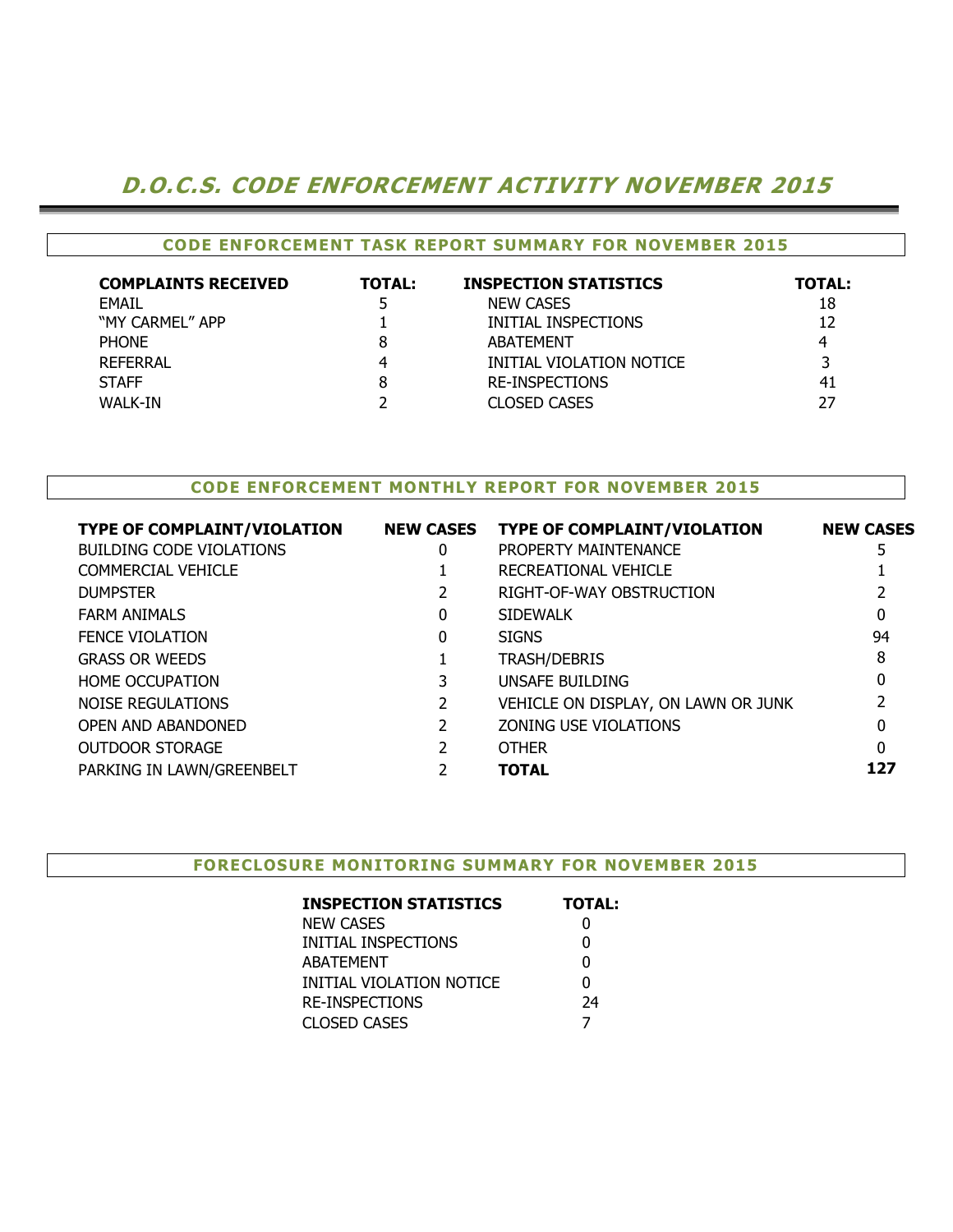#### DEPARTMENT OF COMMUNITY SERVICES INCOME REPORT NOVEMBER 1-30, 2015



| <b>Transaction Types:</b>                                                                                                                                                      | # of Transactions: | <b>Total Income of Transactions:</b> |
|--------------------------------------------------------------------------------------------------------------------------------------------------------------------------------|--------------------|--------------------------------------|
| <b>BUILDING PERMITS:</b> [Building permits includes the fee for full Certificate of Occupancy (C/O) or Substantial<br>Completion (C.S.C.) that will be issued, when required.] | 63                 | 142,161.19<br>\$                     |
| <b>DEMOLITION PERMITS:</b>                                                                                                                                                     | 3                  | \$<br>790.00                         |
| <b>ELECTRICAL PERMITS:</b> (Separate electrical/meter inspections-no other work being done.)                                                                                   | 8                  | \$<br>646.00                         |
| <b>LATE FEES:</b>                                                                                                                                                              | 0                  | \$                                   |
| <b>MASSAGE THERAPIST PERMITS/RENEWALS:</b>                                                                                                                                     | 4                  | \$<br>80.00                          |
| RE-INSPECTION, ADDITIONAL INSPECTION, AND/OR TEMPORARY C/O /<br>C.S.C. FEES:                                                                                                   | 32                 | 5,575.00<br>\$                       |
| PLAN AMENDMENT: (COMMERCIAL/INSTITUTIONAL)                                                                                                                                     | 0                  | \$                                   |
| PLAN AMENDMENT: (RESIDENTIAL)                                                                                                                                                  | 4                  | \$<br>682.84                         |
| <b>SPECIAL EVENT PERMITS:</b>                                                                                                                                                  | 0                  | \$                                   |
| <b>TEMPORARY USE PERMITS/EXTENSIONS:</b>                                                                                                                                       | 0                  | \$                                   |
| <b>ABATEMENT:</b>                                                                                                                                                              | 1                  | \$<br>5,000.00                       |
| <b>ADLS: (Applications)</b>                                                                                                                                                    | 0                  | \$                                   |
| <b>ADLS AMENDMENTS:</b>                                                                                                                                                        | 1                  | \$<br>659.00                         |
| <b>COMMITMENT AMENDMENTS:</b>                                                                                                                                                  | 0                  | \$                                   |
| <b>DEVELOPMENT PLAN:</b>                                                                                                                                                       | 0                  | \$                                   |
| <b>DEVELOPMENT PLAN AMENDMENTS:</b>                                                                                                                                            | 0                  | \$                                   |
| <b>HPR REVIEWS:</b>                                                                                                                                                            | 0                  | \$                                   |
| <b>ORDINANCE AMENDMENT APPLICATIONS:</b>                                                                                                                                       | 0                  | \$                                   |
| <b>PLAT VACATIONS:</b>                                                                                                                                                         | 0                  | \$<br>$\overline{\phantom{0}}$       |
| <b>PRIMARY PLATS:</b>                                                                                                                                                          | $\mathbf{0}$       | \$                                   |
| <b>PRIMARY PLAT AMENDMENTS:</b>                                                                                                                                                | 0                  | \$                                   |
| <b>PUD ORDINANCES:</b>                                                                                                                                                         | 0                  | \$<br>$\overline{\phantom{0}}$       |
| <b>REZONE:</b>                                                                                                                                                                 | 0                  | \$                                   |
| <b>SDR SITE PLAN REVIEWS:</b>                                                                                                                                                  | $\overline{2}$     | \$<br>320.00                         |
| <b>SECONDARY PLATS / REPLATS:</b>                                                                                                                                              | 1                  | \$<br>327.00                         |
| <b>SUBDIVISION WAIVERS:</b>                                                                                                                                                    | $\mathbf{0}$       | \$                                   |
| <b>ZONING WAIVER:</b>                                                                                                                                                          | 0                  | \$                                   |
| <b>TAC ONLY APPLICATIONS:</b>                                                                                                                                                  | 0                  | \$                                   |
| <b>COMMITMENT AMENDMENT:</b>                                                                                                                                                   | $\mathbf{0}$       | \$                                   |
| <b>DEVELOPMENT STANDARDS VARIANCES:</b>                                                                                                                                        | 9                  | \$<br>951.00                         |
| <b>HEARING OFFICER REVIEWS:</b>                                                                                                                                                | 5                  | \$<br>686.00                         |
| <b>SPECIAL EXCEPTION VARIANCE:</b>                                                                                                                                             | $\mathbf{0}$       | \$                                   |
| <b>SPECIAL USES: (Inlcudes Special Use Amendments)</b>                                                                                                                         | 0                  | \$<br>$\overline{\phantom{0}}$       |
| <b>USE VARIANCES:</b>                                                                                                                                                          | 0                  | \$                                   |
| <b>SIGN PERMITS:</b>                                                                                                                                                           | 0                  | \$<br>-                              |
| <b>ADMINSTRATIVE APPROVALS:</b>                                                                                                                                                | 0                  | \$                                   |
| <b>APPEALS:</b>                                                                                                                                                                | 1                  | \$<br>160.00                         |
| MISC.: (COPIES/MAPS/DUPLICATE PLARCARDS/ETC)                                                                                                                                   | 2                  | \$<br>36.50                          |
| <b>ZONING DETAILS/LETTER:</b>                                                                                                                                                  | 1                  | \$<br>95.00                          |
| PARK & RECREATION IMPACT FEE: (PRIF)                                                                                                                                           | 19                 | \$<br>42,651.00                      |
| <b>TOTALS:</b>                                                                                                                                                                 |                    |                                      |
| <b>GENERAL FUND #101:</b>                                                                                                                                                      |                    | 162,681.60<br>\$                     |
| <b>PRIF ACCOUNT # 106:</b>                                                                                                                                                     |                    | \$<br>42,651.00                      |
| <b>UTILITY FEES:</b> (Sewer/Water permits)                                                                                                                                     |                    | \$<br>80,091.00                      |
| <b>TOTAL DEPOSIT:</b>                                                                                                                                                          |                    | \$<br>285,423.60                     |
| Last Month's General Fund Deposit:                                                                                                                                             |                    | 281,448.08<br>\$                     |
| <b>Last Month's Total Deposit:</b>                                                                                                                                             |                    | \$<br>449,436.08                     |

NOTE: Receipts were deposited for 17 business days this month.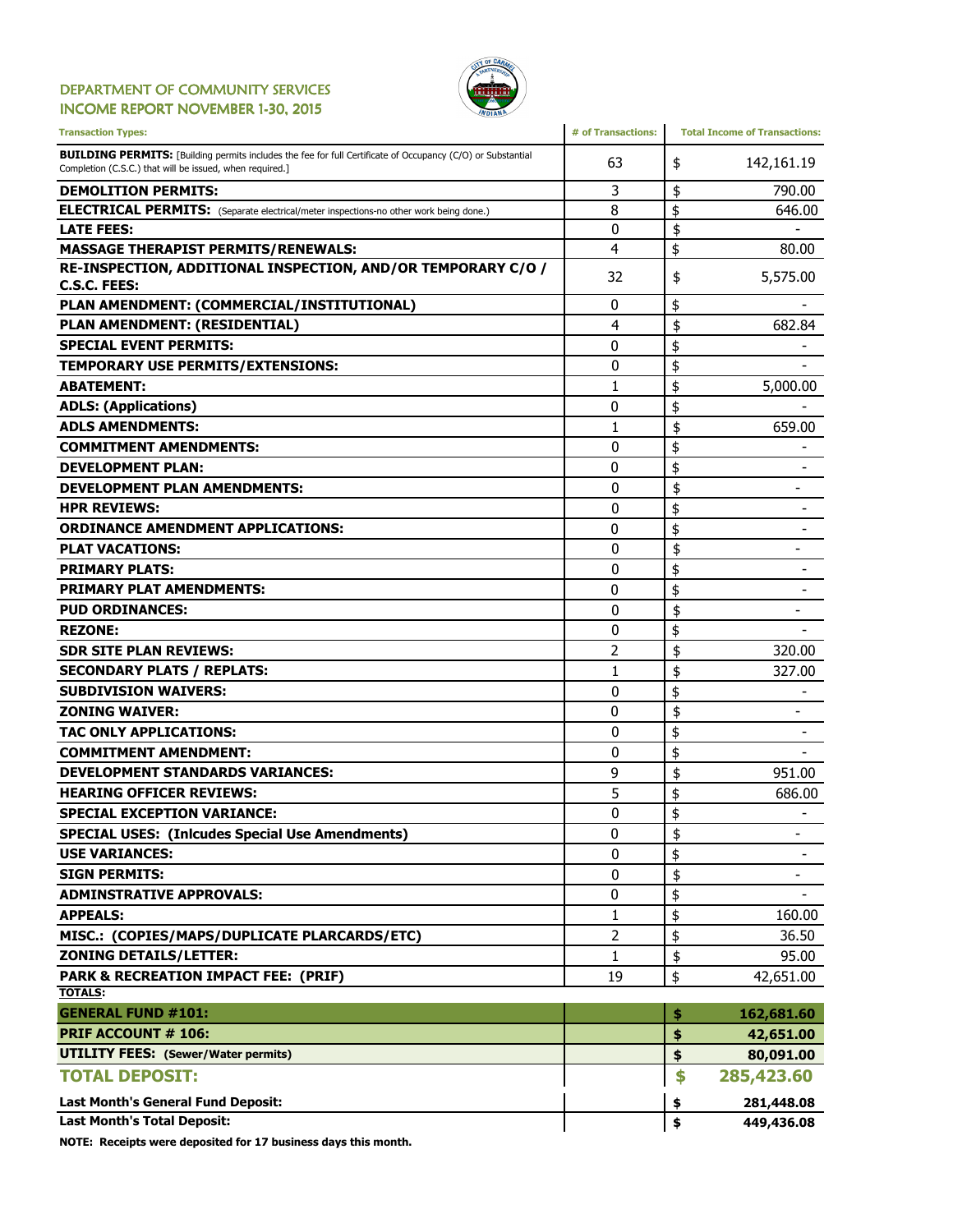## **City of Carmel Monthly Permits Issued Page 1**

|  |  | Date: 12/1/2015 |
|--|--|-----------------|
|--|--|-----------------|

| Issue<br>Date | Status | Permit<br><b>NO</b> | Subdiv Name                                | <b>Property Address</b>          | Permit Type Description                   | Estimated<br>Cost of<br>Constructio | Sq Ft                   | <b>Contractor Name</b>                           | <b>Contractor Address</b>      | Cont.City           | Cont.<br>State | Cont<br>Zip | Cont.Phone           | Propety Owner (as listed<br>per applicant)       | Owner Adrs                       | Owner City          | Owne<br>State | Owner<br>Zip |
|---------------|--------|---------------------|--------------------------------------------|----------------------------------|-------------------------------------------|-------------------------------------|-------------------------|--------------------------------------------------|--------------------------------|---------------------|----------------|-------------|----------------------|--------------------------------------------------|----------------------------------|---------------------|---------------|--------------|
| 1/02/15       |        | 5100160             |                                            | 1680 W MAIN STREET               | RESIDENTIAL SWIMMING POOL                 | \$200,000                           | 1.250                   | MUD SLINGER POOL                                 | 5575 ELMWOOD AVE., #D          | <b>NDIANAPOLIS</b>  |                |             | 46203 (317) 650-5131 | <b>IRSAY, JAMES</b>                              | <b>680 W MAIN ST</b>             | CARMEL              |               | 46032        |
|               |        | 5100166             |                                            | 4200 E 96TH STREET               | <b>EMPORARY USE CONSTRUCTION FACILITY</b> | \$0                                 | $\overline{\mathbf{0}}$ | GILLIATTE GENERAL<br>CONTRACTORS                 | 2515 BLOYD AVE                 | NDIANAPOLIS         |                |             | 46218 (317) 638-3355 | 4148 96TH ST LLC                                 | 3232 HARPER RD                   | <b>INDIANAPOLIS</b> |               | 46240        |
|               |        | 510017              |                                            | 1451 E 96 ST                     | COMMERCIAL CELL TOWER                     | \$8,000                             | - 9                     | <b>CROWN CASTLE</b>                              | 9045 RIVER RD #425             | <b>INDIANAPOLIS</b> |                |             | 46240 (317) 249-2028 | <b>CROWN CASTLE</b>                              | 2000 CORPORATE DF                | CANONSBURG          |               | 46280        |
|               |        | 5100200             | <b>LONGRIDGE ESTATES</b>                   | 13828 WILMUTH DR                 | RESIDENTIAL DECK ADDITION                 | \$9,500                             | 300                     | PRICE, TOM                                       | 525 S EAST ST                  | LAINFIFLD           |                |             | 46168 (317) 281-7060 | <b>GANDHI, KAUSHANG</b>                          | 3828 WILMUTH DR                  | CARMEL              |               | 46074        |
| 1/03/15       |        | 5100124             | WOODS AT LIONS CREEK                       | 4413 SERENGETI CIR               | RESIDENTIAL DECK ADDITION                 | \$3,500                             | 340                     | MILLER, ERIC                                     | 4502 PANTHERA LEO DR           | CARMEL              |                | 46074       |                      | TYAGI, SOM                                       | 4413 SERENGETI CIR               | CARMEL              |               | 46074        |
|               |        | 5100163             |                                            | 3400 E 96 ST                     | BANNER SIGN TEMPORARY                     | \$0                                 | 24                      | HUTCHISON SIGN                                   | 215 S MUNSIE ST                | <b>NDIANAPOLIS</b>  |                |             | 46229 (317) 894-8787 | TOM WOOD INC.                                    | 3003 E 98TH ST #201              | <b>INDIANAPOLIS</b> |               | 46280        |
|               |        | 5100164             |                                            | 3400 E 96 ST                     | WALL SIGN PERMANENT                       | \$0                                 | 36                      | HUTCHISON SIGN                                   | 215 S MUNSIE ST                | <b>INDIANAPOLIS</b> |                | 16229       | (317) 894-8787       | TOM WOOD INC                                     | 3003 E 98TH ST #201              | <b>INDIANAPOLIS</b> |               | 46280        |
|               |        | 510017              |                                            | 13277 ILLINOIS STREET            | GROUND SIGN PERMANENT                     | \$0                                 | 20                      | SIGN-A-RAMA                                      | 514 CARMEL DR W                | CARMEL              |                | 16032       | (317) 575-1805       | THORNBERRY INVESTMENTS LLC                       | 3277 MERIDIAN CORNERS BL #130    | CARMEL              |               | 46032        |
|               |        | 5100179             | RIDGE AT THE LEGACY, THE                   | 14376 NEW GARDEN L               | <b>GROUND SIGN TEMPORARY</b>              | \$0                                 | 32                      | HE SIGN SHOP, LLC                                | 5970 DRAYCOTT DR               | <b>NDIANAPOLIS</b>  |                | 16236       | (317) 542-5252       | <b>FALCON NEST II LLC</b>                        | 356 BEVERLY ROAD                 | <b>MCLEAN</b>       |               | 22101        |
|               |        | 5100199             | EDEN ESTATES                               | 11939 FOXWOOD PL                 | RESIDENTIAL REMODEL                       | \$60,000                            | 400                     | <b>PRO-FINISHING INC</b>                         | 10064 PARTRIDGE PLACE          | CARMEL              |                | 16033       | (317) 289-0422       | BROWN, SCOTT & VANSESSA                          | 1939 FOXWOOD PLACE               | CARMEL              |               | 46033        |
|               |        | 5110001             | A 3 OVERLOOK AT THE LEGACY                 | 0 RIVER ROAD                     | <b>GROUND SIGN TEMPORARY</b>              | \$0                                 | 32                      | THE SIGN SHOP, LLC                               | 5970 DRAYCOTT DR               | <b>NDIANAPOLIS</b>  |                | 46236       | (317) 542-5252       | FALCON NEST II LLC                               | 1356 BEVERLY RD STE 300          | <b>MCLEAN</b>       |               | 22101        |
|               |        | 5110002             | A 3 OVERLOOK AT THE LEGACY                 | 0 RIVER ROAD                     | <b>GROUND SIGN TEMPORARY</b>              | \$0                                 | 32                      | THE SIGN SHOP, LLC                               | 5970 DRAYCOTT DR.              | <b>INDIANAPOLIS</b> |                | 46236       | (317) 542-5252       | FALCON NEST II LLC                               | 356 BEVERLY RD STE 300           | <b>MCLEAN</b>       |               | 22101        |
|               |        | 5110010             |                                            | 945 MOHAWK HILLS DR - POOL HOUSE | ELECTRICAL PERMIT/INSPECTION              | \$0                                 | $\overline{\mathbf{0}}$ | COMPLETE ELECTRICAL &<br>COMMUNICATION           | 5345 LEXINGTON AVE             | NDIANAPOLIS         |                |             | 46203 (317) 782-1008 | <b>BUCKINGHAM COMPANIES</b>                      | 941 N MERIDIAN ST                | NDIANAPOLIS         |               | 46204        |
|               |        | 5110012             | JOHNSON ADDITION                           | 601 EMERSON RD                   | ELECTRICAL PERMIT/INSPECTION              | \$0                                 | $\Omega$                | <b>FERGUSON ELECTRICAL</b>                       | 1552 CENTRAL AVE               | NOBLESVILLE         |                |             | 46060 (317) 603-9958 | FAZEKAS, CARLA & JIM                             | 21414 HORTON RD                  | SHERIDAN            |               | 46069        |
| 11/04/15      |        | 5100170             | 42PT HOME PLACE                            | 1003 E 106 ST                    | DEMOLITION                                | \$0                                 | $\overline{0}$          | CELEBRITY CUSTOM HOMES, IN                       | 1349 ALEENE WAY                | <b>FISHERS</b>      |                | 16038       | (317) 590-7932       | LERAIN, LLC                                      | 9033 SWEETBAY CT                 | <b>INDIANAPOLIS</b> |               | 46260        |
|               |        | 5100191             | VILLAGE OF WESTCLAY<br>74                  | 13149 FROGMORE ST                | RESIDENTIAL SINGLE FAMILY DWELLING        | \$497,000                           | 6.162                   | PULTE HOMES OF INDIANA                           | 1590 N MERIDIAN ST #530        | CARMEL              |                | 16032       | 317) 575-2350        | <b>PULTE HOMES</b>                               | 1590 N. MERIDIAN ST #530         | CARMEL              |               | 46032        |
|               |        | 5100198             | RIDGE AT THE LEGACY, THE                   | 14571 INTEGRITY CT               | RESIDENTIAL SINGLE FAMILY DWELLING        | \$330,150                           | 4,402                   | CALATLANTIC HOMES OF INDIANA                     | 9025 NORTH RIVER RD, SUITE 100 | <b>VDIANAPOLIS</b>  |                |             | 46240 (317) 846-2783 | RYLAND HOMES                                     | 0025 N RIVER RD #100             | <b>INDIANAPOLIS</b> |               | 46240        |
| 1/05/15       |        | 5100102             | 49<br><b>DELAWARE TRACE</b>                | 13403 MUNSEE PATH                | PORCH AND DECK ADDITION                   | \$75,600                            | 672                     | <b>TIMOTHY HOMES LLC</b>                         | PO BOX 3422                    | CARMEL              |                | 46032       |                      | LEMME, KEVIN & KARI                              | <b>13403 MUNSEE PATH</b>         | CARMEL              |               | 46033        |
|               |        | 5100133             |                                            | 4180 E 96TH                      | COMMERCIAL NEW STRUCTURE                  | \$2,500,000                         | 21,967                  | <b>GILLIATTE GENERAL</b><br>CONTRACTORS          | 2515 BLOYD AVE                 | NDIANAPOLIS         |                |             | 46218 (317) 638-3355 | 4148 96TH STREET LLC                             | 4200 E 96TH ST                   | <b>INDIANAPOLIS</b> |               | 46240        |
|               |        | 510016              |                                            | 1680 W MAIN STREET - POOL DEMO   | <b>DEMOLITION</b>                         | \$0                                 | $\overline{\mathbf{0}}$ | MUD SLINGER POOL                                 | 5575 ELMWOOD AVE., #D          | NDIANAPOLIS         |                | 16203       | (317) 650-5131       | <b>IRSAY, JAMES</b>                              | <b>680 W MAIN ST</b>             | CARMEL              |               | 46032        |
|               |        | 510017              | SYCAMORE FARM                              | 11427 BURKWOOD DR                | <b>ESIDENTIAL REMODEI</b>                 | \$3,000                             | 980                     | <b>FUXA, JOSE</b>                                | 1427 BURKWOOD DR               | CARMEL              |                | 46033       |                      | FUXA, JOSE                                       | 1427 BURKWOOD DR                 | CARMEL              |               | 46033        |
|               |        | 5100178             |                                            | WORK DONE IN CLIENTS             | MASSAGE THERAPIST PERMIT                  | \$0                                 | $\Omega$                | <b>MILES, ADRIENNE LATRICE</b>                   | 5634 RENN LANE                 | <b>NDIANAPOLIS</b>  |                | 16254       |                      | SELF OWNED BUSINESS                              | WORK DONE IN CLIENTS HOMES       | CARMEL              |               |              |
|               |        | 5100185             | 183 CHERRY CREEK ESTATES                   | 6559 RED CEDAR WAY               | RESIDENTIAL REMODEI                       | \$37,943                            | 1,438                   | CMH BUILDERS INC                                 | 8847 COMMERCE PARK PLACE       | <b>INDIANAPOLIS</b> |                |             | 46268 (317) 714-6536 | DONDETI, JAYABHARATH R & MADH 6559 RED CEDAR WAY |                                  | CARMEL              |               | 46033        |
|               |        | 5100186             | <b>SPRINGMILL PONDS</b>                    | 1543 SPRINGMILL PONDS CIR        | RESIDENTIAL REMODEL                       | \$18,578                            | 802                     | CMH BUILDERS INC                                 | 8847 COMMERCE PARK PLACE       | NDIANAPOLIS         |                |             | 46268 (317) 714-6536 | <b>BROACH, TIMOTHY &amp; KATIE</b>               | <b>1543 SPRINGMILL PONDS CIR</b> | CARMEL              |               | 46032        |
|               |        | 5100194             | WOODLAND GOLF CLUE                         | 301 WOODLAND LN                  | RESIDENTIAL SINGLE FAMILY DWELLING        | \$619,702                           | 5,189                   | OLD TOWN DESIGN                                  | 1132 S RANGELINE RD STE 200    | CARMEL              |                | 46032       | (317) 626-8486       | HARRINGTON, PAUL & CILLA                         | 301 WOODLAND LN                  | CARMEL              |               | 46032        |
|               |        | 5110003             | <b>R A FRANKE</b>                          | 12845 OLD MERIDIAN ST            | GROUND SIGN TEMPORARY                     | \$0                                 | 32                      | SPEEDPRO IMAGING                                 | 5586 W. 74TH ST                | NDIANAPOLIS         |                | 16268       | 317) 757-5298        | <b>UNKNOWN</b>                                   |                                  |                     |               |              |
|               |        | 5110025             |                                            | 9990 WESTFIELD BLVD              | <b>ELECTRICAL PERMIT/INSPECTION</b>       | \$0                                 | $\Omega$                | MAYDWELL, KEITH JR                               | 9900 WESTFIELD BLVD            | NDIANAPOLIS         |                | 16280       |                      | HTC PROPERTIES LLC                               | 1033 HAVERSTICK RD               | CARMEL              |               | 46280        |
| 1/06/15       |        | 510017              |                                            | ~13000 N SHELBORNE RD            | GROUND SIGN PERMANENT                     | \$0                                 | 11                      | COUNTY LINE CONSTRUCTION                         | 5868 E 71ST ST                 | <b>INDIANAPOLIS</b> |                |             | 46220 (317) 926-9264 | <b>RYLAND HOMES</b>                              | 9025 N RIVER RD #100             | <b>INDIANAPOLIS</b> |               | 46240        |
|               |        | 5100172             |                                            | ~13000 N SHELBORNE RD            | <b>GROUND SIGN PERMANENT</b>              | \$0                                 | 11                      | COUNTY LINE CONSTRUCTION                         | 5868 E 71ST ST                 | NDIANAPOLIS         |                | 46220       | (317) 926-9264       | <b>RYLAND HOMES</b>                              | 025 N RIVER RD #100              | <b>INDIANAPOLIS</b> |               | 46240        |
|               |        | 5100189             | THE PRESERVE AT BEAR CRE 4428 VOYAGEUR WAY |                                  | RESIDENTIAL SINGLE FAMILY DWELLING        | \$478,000                           | 6,185                   | PULTE HOMES OF INDIANA                           | 11590 N MERIDIAN ST #530       | CARMEL              |                | 16032       | (317) 575-2350       | PULTE HOMES                                      | 1590 MERIDIAN ST N #530          | CARMEL              |               | 46032        |
|               |        | 5100203             |                                            | 3650 W 141ST ST                  | RESIDENTIAL SINGLE FAMILY DWELLING        | \$360,360                           | 6,552                   | <b>FISCHER HOMES</b>                             | 6602 E. 75TH ST STE 400        | <b>VDIANAPOLIS</b>  |                | 16250       | (317) 348-2500       | <b>FISCHER HOMES</b>                             | 602 E 75TH ST #400               | <b>INDIANAPOLIS</b> |               | 46250        |
|               |        | 5100205             | <b>OVERBROOK FARMS</b>                     | 3670 W 141ST ST                  | RESIDENTIAL SINGLE FAMILY DWELLING        | \$361.515                           | 6,573                   | <b>FISCHER HOMES</b>                             | 6602 E. 75TH ST STE 400        | <b>NDIANAPOLIS</b>  |                | 16250       | (317) 348-2500       | <b>FISCHER HOMES</b>                             | 602 E 75TH ST #400               | <b>INDIANAPOLIS</b> |               | 46250        |
|               |        | 5110005             |                                            | 13457 SIX POINTS RD              | RESIDENTIAL DETACHED GARAGE OR CARPOF     | \$55,000                            | 875                     | <b>I &amp; THOME IMPROVEMENT</b><br>SERVICES LLC | 13457 SIX POINTS ROAD          | CARMEL              |                | 46032       |                      | GAYNOR, GRADY                                    | <b>13457 SIX POINTS ROAD</b>     | CARMEL              |               | 46032        |
|               |        | 5110032             | SPRINGMILL CROSSING                        | 13887 E STONEMILL CIR            | ELECTRICAL PERMIT/INSPECTION              | \$0                                 | $\overline{0}$          | <b>KINDER ELECTRIC</b>                           | 9087 TECHNOLOGY DRIVE          | <b>FISHERS</b>      |                |             | 46038 (317) 842-0809 | <b>BALDWIN, MIKE</b>                             | 3887 STONEMILL CIR               | CARMEL              |               | 46032        |
|               |        | 5110035             | SMOKEY KNOLL                               | 686 WOODBINE DR                  | ELECTRICAL PERMIT/INSPECTION              | \$0                                 | $\overline{0}$          | OBRIEN, AMY I                                    | 686 WOODBINE DR                | CARMEL              |                | 16033       |                      | OBRIEN, AMY I                                    | 586 WOODBINE DR                  | CARMEL              |               | 46033        |
| 1/09/15       |        | 5100083             | <b>INCLAVE OF CARMEL, THE</b>              | 596 MELARK DR                    | RESIDENTIAL ADDITION-ROOM(S)              | \$20,000                            | 80                      | CENTENNIAL CONSTRUCTION                          | 940 3RD AVE SW                 | CARMEL              |                |             | 46032 (317) 848-7634 | <b>HECKMAN, RICK &amp; LYNN</b>                  | 596 MELARK DR                    | CARMEL              |               | 46032        |
|               |        | 5100176             | <b>ADY HAMILTON ESTATES</b>                | 10980 W BEECHWOOD DR             | RESIDENTIAL REMODEI                       | \$50,000                            | 466                     | NORTH RIDGE CONSTRUCTION                         | <b>PO BOX 823</b>              | WESTFIELD           |                | 46074       | (317) 417-9884       | GRIFFITH, MARC                                   | 0980 BEECHWOOD DR                | CARMEL              |               | 46280        |
|               |        | 5100195             |                                            | 405 SECOND AVE NE                | RESIDENTIAL REMODEI                       | \$41,000                            | 985                     | NORTH RIDGE CONSTRUCTION                         | PO BOX 823                     | WESTFIELD           |                | 46074       | (317) 417-9884       | PERKINS, MATT & SARAH                            | 405 2ND AVE NE                   | CARMEL              |               | 46032        |
|               |        | 510020              | <b>SPRINGMILL STREAMS</b>                  | 12688 DEVON LN                   | RESIDENTIAL ADDITION-ROOM(S)              | \$49,000                            | 392                     | CASE DESIGN/REMODELING                           | 99 E CARMEL DR., STE 100       | <b>ARMEL</b>        |                | 6032        | 17) 846-2600         | JONES, RON                                       | 2688 DEVON LANE                  | CARMEL              |               | 46032        |
|               |        | 5110007             | WOODFIELD                                  | 5362 WOODFIELD DR                | RESIDENTIAL REMODEL                       | \$60,000                            | 236                     | <b>INDIANA KITCHEN COMPANY</b>                   | 925 CONNER ST                  | <b>VOBLESVILLE</b>  |                |             |                      | 46060 (317) 773-4000 VANVLIET, DAVID & CAROL     | 5362 WOODFIELD DR                | CARMEL              |               | 46033        |
|               |        |                     |                                            | 95<br><b>Total Permits:</b>      |                                           |                                     |                         | <b>Total Estimated Cost of Construction:</b>     | \$32,637,125.00                |                     |                |             | Total Sq.Ft.:        | 432,246                                          |                                  |                     |               |              |

Status(Stat Column) codes mean: O=Open/incomplete; C=Closed/completed (includes completed permits where C/O's are not issued-like demolition or separate electrical permits);<br>E=Expired-project may or may not have been compl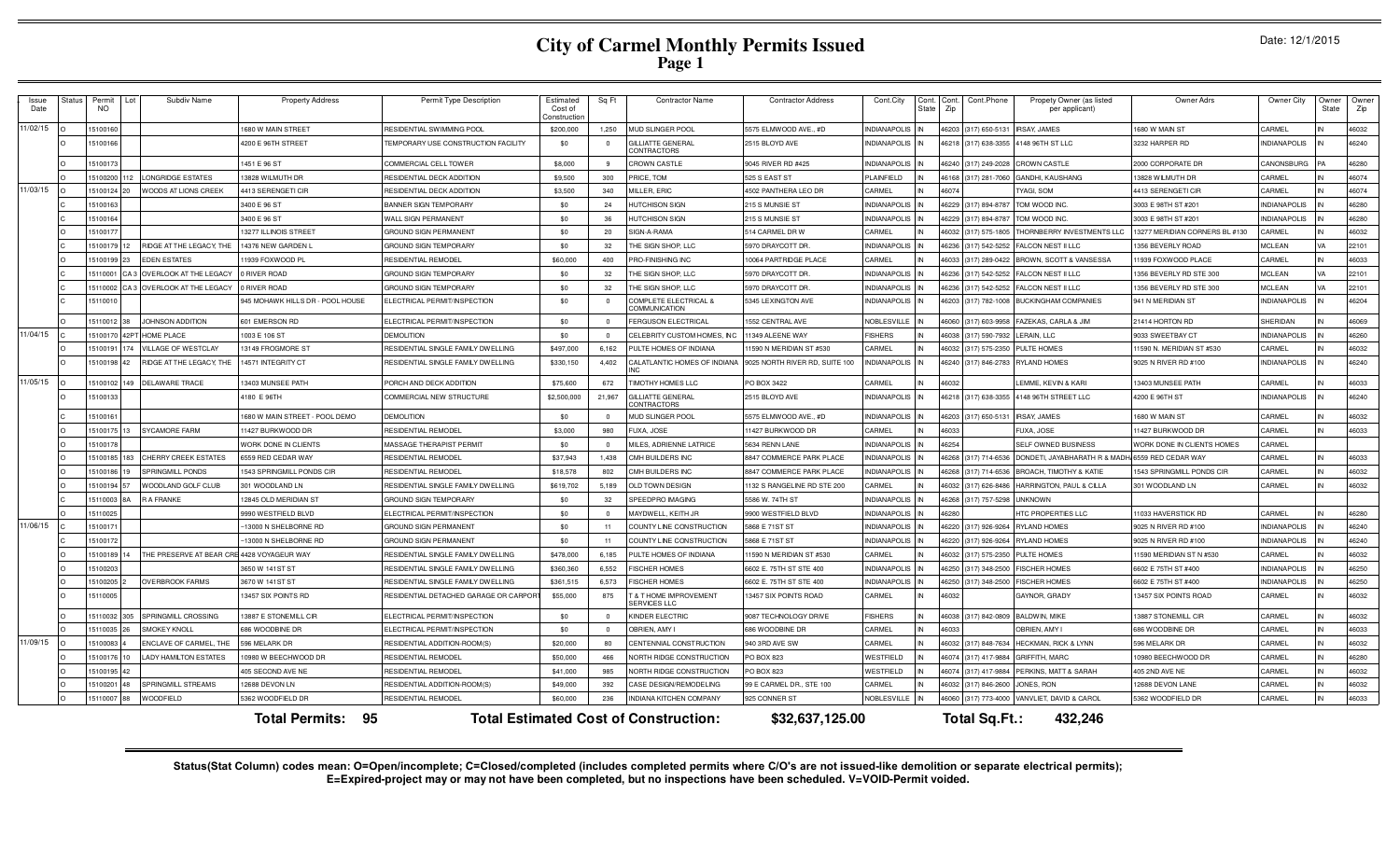# **City of Carmel Monthly Permits Issued Page 2**

Date: 12/1/2015

| Issue<br>Date | Permit<br>NO. | Subdiv Name                 | <b>Property Address</b>                          | Permit Type Description             | Estimated<br>Cost of<br>Constructio | Sq Ft          | <b>Contractor Name</b>                       | <b>Contractor Address</b>   | Cont.City              | Cont.<br>State | Cont.Phone<br>Cont<br>Zip      | Propety Owner (as listed<br>per applicant)                     | Owner Adrs                        | Owner City                        | Owner<br>State | Owner<br>Zip |
|---------------|---------------|-----------------------------|--------------------------------------------------|-------------------------------------|-------------------------------------|----------------|----------------------------------------------|-----------------------------|------------------------|----------------|--------------------------------|----------------------------------------------------------------|-----------------------------------|-----------------------------------|----------------|--------------|
| 11/10/15      | 506003        |                             | <b>1285 FAIRFAX MANOR DR</b>                     | RESIDENTIAL MULTI-FAMILY            | \$15,000,000                        | 174,334        | EDWARD ROSE DEVELOPMENT<br>CO LLC            | 1611 N MERIDIAN ST #800     | NDIANAPOLIS            |                | 46032 (317) 569-7656           | CARMEL SENIOR LIVING LLC                                       | 88525 WOODWARD AVE                | <b>BLOOMFIELD</b><br><b>HILLS</b> |                | 48304        |
|               | 510013        |                             | 200 S RANGE LINE RD #113                         | COMMERCIAL REMODEL                  | \$37,205                            | 1,466          | SIGNATURE CONSTRUCTION, LL                   | 720 THIRD AVE SW            | CARMEL                 |                | 16032<br>(317) 817-0360        | <b>INDIANA DESIGN CENTER LLC</b>                               | 70 THIRD AVE SW                   | CARMEL                            |                | 46032        |
|               | 5100196       | <b>/OODS AT LIONS CREEK</b> | <b>4541 PANTHERA LEO DR</b>                      | RESIDENTIAL DECK ADDITION           | \$26,179                            | 420            | <b>HE DECK STORE</b>                         | 4322 W 96TH ST              | <b>INDIANAPOLIS</b>    |                | 46268 (317) 471-0400           | LEASE, LINDA                                                   | <b>1541 PANTHERA LEO DR</b>       | CARMEL                            |                | 46074        |
|               | 5110006       | <b>BELLA TERRA</b>          | 10685 TOWNE RD                                   | RESIDENTIAL ACCESSORY STRUCTURE     | \$15,000                            | 256            | <b>HENDRICK POOL</b>                         | 6383 W PENDLETON PIKE       | <b>MCCORDSVILLE IN</b> |                | 46055 (317) 335-2660           | SKAGGS, KRISTEN D & DENVER.                                    | 0685 TOWNE RD                     | CARMEL                            |                | 46032        |
|               | 511001        | <b>VILLAGE OF WESTCLAY</b>  | 2389 SHAFTESBURY RD                              | RESIDENTIAL SINGLE FAMILY DWELLING  | \$490,000                           | 3.835          | HOMES BY MCKENZIE                            | 4631 LISBORN DF             | CARMEL                 |                | 16033                          | HOMES BY JOHN MCKENZIE                                         | 4631 LISBORN DR                   | CARMEL                            |                | 46033        |
|               | 511001        | <b>INGS MILL</b>            | 10742 KNIGHT DR                                  | RESIDENTIAL REMODEL                 | \$60,000                            | 1,270          | WILLIAM GORDON GROUP                         | 2371 GLEBE ST               | CARMEL                 |                | (317) 361-3191<br>16032        | <b>CLEARY JOHN &amp; ANNE</b>                                  | 10742 KNIGHT DR                   | CARMEL                            |                | 46032        |
|               | 511001        | VILLAGE OF WESTCLAY         | 2232 SHAFTESBURY RD                              | RESIDENTIAL ACCESSORY STRUCTURE     | \$20,000                            | 675            | WILLIAM GORDON GROUF                         | 2371 GLEBE ST               | CARMEL                 |                | 16032<br>(317) 361-3191        | <b>GOLAY, DAVID &amp; LILLIE</b>                               | 2232 SHAFTESBURY RD               | CARMEL                            |                | 46032        |
|               | 5110029       | <b>/ILLAGE OF WESTCLAY</b>  | 3255 BIRKENHEAD ST                               | RESIDENTIAL REMODEL                 | \$15,000                            | 180            | <b>NILLIAM GORDON GROUP</b>                  | 2371 GLEBE ST               | CARMEL                 |                | 46032 (317) 361-3191           | ROAN, MICHAEL & BILLINGSLEY, EL                                | 13255 BIRKENHEAD ST               | CARMEL                            |                | 46032        |
|               | 5110033       |                             | WORK DONE IN CLIENTS                             | MASSAGE THERAPIST PERMIT            | \$0                                 | $\overline{0}$ | HANLIN, MONICA                               | 19245 LINKS LANE            | NOBLESVILLE            |                | 16062                          | SELF OWNED BUSINESSS                                           | <b>NORK DONE IN CLIENTS HOMES</b> | CARMEL                            |                | 46032        |
|               | 5110040       | ORCHARD PARK                | 1510 ORCHARD PARK DR                             | RESIDENTIAL ADDITION-ROOM(S         | \$100,000                           | 320            | SHERMAN, JEFF                                | 0340 N DELAWARE ST          | <b>INDIANAPOLIS</b>    |                | 46280 (317) 439-5482           | RILEY, TOM                                                     | 0800 TOWNE RD                     | CARMEL                            |                | 46032        |
|               | 5110044       |                             | WORK DONE IN CLIENTS                             | MASSAGE THERAPIST PERMIT            | \$0                                 | $\overline{0}$ | YAO, FENGKUN                                 | 3420 MODESTO LANE           | CARMEL                 |                | 16074<br>(317) 701-5159        | SELF OWNED BUSINESSS                                           | WORK DONE IN CLIENTS HOMES        | CARMEL                            |                | 46032        |
|               | 511004        | COOL CREEK NORTH            | 642 DAYTON DR                                    | ELECTRICAL PERMIT/INSPECTION        | \$0                                 | $\Omega$       | <b>MISTER SPARKY</b>                         | 5561 W. 74TH ST             | <b>INDIANAPOLIS</b>    |                | 16268<br>(317) 874-8748        | FISHER, MELVIN                                                 | 642 DAYTON DR                     | CARMEL                            |                | 46033        |
| 11/12/15      | 510008        |                             | 5225 E 106TH ST                                  | NSTITUTIONAL NEW STRUCTURE          | \$1,100,000                         | 16.655         | <b>ENVOY, INC.</b>                           | 6330 E 75TH ST #170         | NDIANAPOLIS            |                | (317) 594-4600<br>6250         | CITY OF CARME                                                  | ONE CIVIC SQUARE                  | <b>ARMEL</b>                      |                | 46032        |
|               | 5100174       |                             | 550 CONGRESSIONAL BLVD 3RD FLOOR                 | COMMERCIAL TENANT FINISH            | \$450,000                           | 14,000         | BRANDT, CHARLES C                            | 505 N SHERMAN DR            | <b>INDIANAPOLIS</b>    |                | 16201<br>(317) 375-4321        | <b>REI INVESTMENTS</b>                                         | 11711 MERIDIAN ST N #200          | <b>ARMEL</b>                      |                | 46032        |
|               | 5110004       | WESTMONT                    | 1616 CASPIAN DF                                  | RESIDENTIAL SINGLE FAMILY DWELLING  | \$367,409                           | 5.894          | M/I HOMES                                    | 8500 KEYSTONE CROSSING      | <b>INDIANAPOLIS</b>    |                | 46240 (317) 255-9900 M/I HOMES |                                                                | 8500 KEYSTONE CROSSING            | <b>INDIANAPOLIS</b>               |                | 46240        |
|               | 511001        |                             | 1330 SHELBORNE RD                                | RESIDENTIAL ACCESSORY STRUCTURE     | \$6,000                             | 240            | SHERENE'S FIVE STAR BARNS                    | 1330 SHELBORNE RD           | ZIONSVILLE             |                | 16077                          | DAVIS, CHARLES & DEBORAH                                       | 1330 SHELBORNE RD                 | <b>ZIONSVILLE</b>                 |                | 46077        |
|               | 511003        |                             | 11711 N MERIDIAN ST #310                         | COMMERCIAL TENANT FINISH            | \$78,000                            | 3,943          | CAPITOL CONSTRUCTION                         | 1051 VILLAGE SQUARE LANE    | <b>FISHERS</b>         |                | 46038                          | GUIDANT DELAWARE HOLDING COF                                   | ONE BOSTON SCIENTIFIC PLACE       | <b>NATICK</b>                     | MA             | 01760        |
| 11/13/15      | 5110019       |                             | 1250 W 141 ST                                    | RESIDENTIAL ADDITION-ROOM(S         | \$100,000                           | 700            | <b>SLOAN, BRAD</b>                           | 514 VICTORIA DR             | <b>EBANON</b>          |                | 6052 (317) 850-0097            | SLOAN, BRAD                                                    | <b>1514 VICTORIA DF</b>           | <b>EBANON</b>                     |                | 46052        |
|               | 5110059       | <b>AUMAN'S ADDITION</b>     | 1048 E AUMAN DR                                  | ELECTRICAL PERMIT/INSPECTION        | \$0                                 | $\overline{0}$ | MIDWESTERN ELECTRIC                          | 3385 N ARLINGTON AVE        | <b>INDIANAPOLIS</b>    |                | 46218 (317) 545-7641           | WILHAM, ANN                                                    | 1048 E AUMAN DR                   | CARMEL                            |                | 46032        |
|               | 5110069       |                             | 520 MAIN ST E - MURRAY SOCCER STADIUM DEMOLITION |                                     | \$0                                 | $\Omega$       | GIBRALTAR CONSTRUCTION                       | 2932 N. WEBSTER AVE         | <b>INDIANAPOLIS</b>    |                |                                | 46219 (317) 375-1588 CARMEL HIGH SCHOOL BUILDING C P.O. BOX 10 |                                   | NOBLESVILLE                       |                | 46061        |
| 11/16/15      | 511001        | <b>LEXINGTON FARMS</b>      | 10878 LATONIA LN                                 | RESIDENTIAL ADDITION-ROOM(S)        | \$26,000                            | 465            | RIDDLE, MARVIN GUY                           | 5654 CASTOR WAY             | NOBLESVILLE            |                | 46062 (765) 461-3587           | CACCAMISE, JOHN & TRACY                                        | 0878 LATONIA LN                   | <b>INDIANAPOLIS</b>               |                | 46280        |
|               | 511002        |                             | 301 PENNSYLVANIA PKWY FIRST FLOOF                | COMMERCIAL TENANT FINISH            | \$475,000                           | 13.407         | CAPITOL CONSTRUCTION                         | 1051 VILLAGE SQUARE LANE    | <b>ISHERS</b>          |                | 16038                          | IP9 MERIDIAN INVESTORS, LLC                                    | 770 TOWNSHIP LINE RD #150         | YARDLEY                           |                | 19067        |
|               | 5110030       | VOODLAND SPRINGS            | 1406 LAKESHORE DR                                | RESIDENTIAL REMODEL                 | \$15,000                            | 360            | GLEBER, JAMES                                | 0810 EAGLETOWN RD           | VESTFIELD              |                | 16074                          | GLEBER JAMES                                                   | 0810 EAGLETOWN RD                 | VESTFIELD                         |                | 46074        |
|               | 5110038       |                             | 1438 W MAIN ST                                   | COMMERCIAL TENANT FINISH            | \$400,000                           | 4.549          | KELLEY CONSTRUCTION INC                      | 2550 LAKE STATION PLACE     | <b>LOUISVILLE</b>      |                | 40299 (502) 239-2848           | <b>BROWNING</b>                                                | 6100 96TH ST W STE 250            | <b>INDIANAPOLIS</b>               |                | 46278        |
|               | 511007        |                             | 12121 CLAY CENTER RD                             | ELECTRICAL PERMIT/INSPECTION        | \$0                                 | $\Omega$       | TELECOM PLACEMENT, INC                       | 5405 LITTLE EAGLE CREEK AVE | <b>ZIONSVILLE</b>      |                | 46077 (317) 752-7758           | BRIGHT HOUSE NETWORKS LLC                                      | 3030 ROOSEVELT RD                 | <b>INDIANAPOLIS</b>               |                | 46218        |
| 11/17/15      | 511001        | MONON FARMS CONDOMINIU      | 11465 MONON FARMS LN                             | RESIDENTIAL REMODEL                 | \$30,000                            | 300            | EXTERIOR HOME IMPROVEMEN                     | 12475 CALLUNA CT            | CARMEL                 |                | 16037<br>(317) 845-4300        | MCMEEL, JAMES E JEANNE M                                       | 1465 MONON FARMS LN               | CARMEL                            |                | 46032        |
|               | 511004        |                             | 760 E 116 ST                                     | TEMPORARY USE CONSTRUCTION FACILITY | \$0                                 | $\overline{0}$ | MEYER & NAJEM INC                            | 13099 PARKSIDE DR           | <b>FISHERS</b>         |                | 46038<br>(317) 577-0007        | <b>TCP GUILFORD</b>                                            | 3131 E. CAMELBACK RD              | <b>HOENIX</b>                     | <b>AZ</b>      | 85016        |
|               | 5110048       |                             | <b>720 RANGELINE RD S</b>                        | WALL SIGN PERMANENT                 | \$0                                 | -6             | A SIGN BY DESIGN                             | P.O. BOX 691                | ZIONSVILLE             |                | 16077<br>(317) 876-7900        | CARMEL CITY CENTER, LLC                                        | 770 THIRD AVE SW                  | <b>ARMEL</b>                      |                | 46032        |
|               | 5110080       |                             | WORK DONE IN CLIENTS                             | MASSAGE THERAPIST PERMIT            | \$0                                 | $\Omega$       | CALDER, SUSAN                                | 033 STOCKTON ST             | <b>INDIANAPOLIS</b>    |                | 46260 (317) 538-4660           | <b>SELF OWNED BUSINESSS</b>                                    | WORK DONE IN CLIENTS HOMES        | CARMEL                            |                | 46032        |
| 11/18/15      | 511002        | WESTMONT                    | 1647 NORDLAND DR                                 | RESIDENTIAL SINGLE FAMILY DWELLING  | \$236.462                           | 5.271          | M/I HOMES                                    | 8500 KEYSTONE CROSSING      | <b>INDIANAPOLIS</b>    |                | 46240 (317) 255-9900           | M/I HOMES OF INDIANA L.P.                                      | 8500 KEYSTONE CROSSING #190       | <b>INDIANAPOLIS</b>               |                | 46240        |
|               | 5110039       | <b>NNALLY DOWNS</b>         | 3241 ANNALLY DF                                  | ELECTRICAL PERMIT/INSPECTION        | \$0                                 | $\Omega$       | HINESLEY ELECTRICAL                          | 6482 LAKELAND BLVD          | <b>INDIANAPOLIS</b>    |                | 46234 (317) 490-2270           | COCHRAN, JEFI                                                  | 3241 ANNALLY DR                   | <b>ARMEL</b>                      |                | 46232        |
|               | 5110045       | <b>NESTMONT</b>             | <b>1843 ALBANIAN DR</b>                          | RESIDENTIAL REMODEL                 | \$8,500                             | 918            | <b>GRANDE &amp; GRANDE</b>                   | 6125 PROSPECT ST.           | <b>INDIANAPOLIS</b>    |                | 16203<br>(317) 523-1117        | DANERI, ED & MARIA                                             | <b>6843 ALBANIAN DR</b>           | CARMEL                            |                | 46032        |
|               | 5110053       | PARK AT WESTON PLACE. THI   | 3810 BRIGADE CIR                                 | RESIDENTIAL SWIMMING POOL           | \$39,500                            | 1.148          | OX POOLS OF INDIANAPOLIS                     | P.O. BOX 60                 | VESTFIELD              |                | 16074 (317) 848-5077           | LYON, BEN                                                      | <b>8810 BRIGADE CIR</b>           | CARMEL                            |                | 46032        |
| 11/19/15      | 5100159       | <b>AURA VISTA</b>           | 2652 RIX CT                                      | RESIDENTIAL SINGLE FAMILY DWELLING  | \$250,000                           | 4,031          | STEVE SCHUTZ BUILDERS, INC                   | 016 THIRD AVE SW #100       | CARMEL                 |                | 46032 (317) 846-6642           | <b>STEVE SCHUTZ</b>                                            | 016 3RD AVE                       | CARMEL                            |                | 46032        |
|               | 511005        | RIDGE AT HAYDEN RUN, THE    | 13768 PIAZZA CT                                  | RESIDENTIAL REMODEI                 | \$25,000                            | 1,743          | NIKAO CONSTRUCTION                           | 5556 BETHESDA CIRCLE        | WESTFIELD              |                | 46074 (317) 518-8680           | KANDULA, BHAGAT                                                | 3768 PIAZZA COURT                 | CARMEL                            |                | 46074        |
|               | 5110052       |                             | 5484 E 126 ST - CINGULAR WIRELESS PCS            | COMMERCIAL CELL TOWER               | \$27,000                            | 150            | <b>BLACK &amp; VEATCH CORP</b>               | DANIELLE COTA               | CERRITOS               |                | 90703<br>(913) 458-4235        | CITY OF CARMEL REDEVELOPMENT                                   | 30 MAIN STW STE 220               | CARMEL                            |                | 46032        |
|               | 511006        | PARK AT WESTON PLACE, TH    | 10744 WESTON DF                                  | RESIDENTIAL REMODEI                 | \$10,000                            | 729            | STAWICK, JIM                                 | 0744 WESTON DF              | CARMEL                 |                | 16032                          | STAWICK, JIM                                                   | 10744 WESTON DF                   | CARMEL                            |                | 46032        |
|               | 511011        | OHNSON ACRES                | 644 WHITE ASH DR                                 | ELECTRICAL PERMIT/INSPECTION        | \$0                                 | $\Omega$       | <b>MISTER SPARKY</b>                         | 5561 W. 74TH ST             | NDIANAPOLIS            |                | 46268 (317) 874-8748           | POTEET, PAUL                                                   | 644 WHITE ASH DR                  | CARMEL                            |                | 46033        |
| 11/20/15      | 5110066       | <b>FOSTER GROVE</b>         | 13137 HAZELWOOD CT                               | RESIDENTIAL ADDITION-ROOM(S)        | \$10,000                            | 180            | <b>ESTABROOK, ROSS</b>                       | 13137 HAZELWOOD CT          | CARMEL                 |                | 16033                          | ESTABROOK, ROSS                                                | 13137 HAZELWOOD CT                | CARMEL                            |                | 46033        |
|               | 5110068       | KINGSWOOD                   | 11268 WILLIAMS CIR                               | RESIDENTIAL REMODEL                 | \$14,000                            | 570            | <b>KOEBERLEIN, PATRICK J</b>                 | 6890 WALTON ST              | <b>INDIANAPOLIS</b>    |                | 46241 (317) 679-8195           | KANE, LARRY & CONNIE                                           | 1268 WILLIAMS CT                  | CARMEL                            |                | 46033        |
|               | 511010        | <b>VERBROOK FARMS</b>       | 4454 PEMBERTON LN                                | RESIDENTIAL SINGLE FAMILY DWELLING  | \$409,695                           | 7,449          | <b>ISCHER HOMES</b>                          | 6602 E. 75TH ST STE 400     | <b>INDIANAPOLIS</b>    |                | 46250 (317) 348-2500           | <b>FISCHER HOMES</b>                                           | 6602 E. 75TH ST STE 400           | NDIANAPOLIS                       |                | 46250        |
| 11/23/15      | 510012        | KINGSBOROUGH                | 4159 IVYBRIDGE DR                                | RESIDENTIAL REMODEL                 | \$40,000                            | 388            | YOUNG, MITCH                                 | 14159 IVY BRIDGE DR         | CARMEL                 |                | 16032<br>(317) 538-1290        | DANFORTH, JAMES D JR & SAVITHR                                 | 14159 IVYBRIDGE DR                | CARMEL                            |                | 46032        |
|               |               |                             | 95<br><b>Total Permits:</b>                      |                                     |                                     |                | <b>Total Estimated Cost of Construction:</b> | \$32,637,125.00             |                        |                | Total Sq.Ft.:                  | 432,246                                                        |                                   |                                   |                |              |

Status(Stat Column) codes mean: O=Open/incomplete; C=Closed/completed (includes completed permits where C/O's are not issued-like demolition or separate electrical permits);<br>E=Expired-project may or may not have been compl